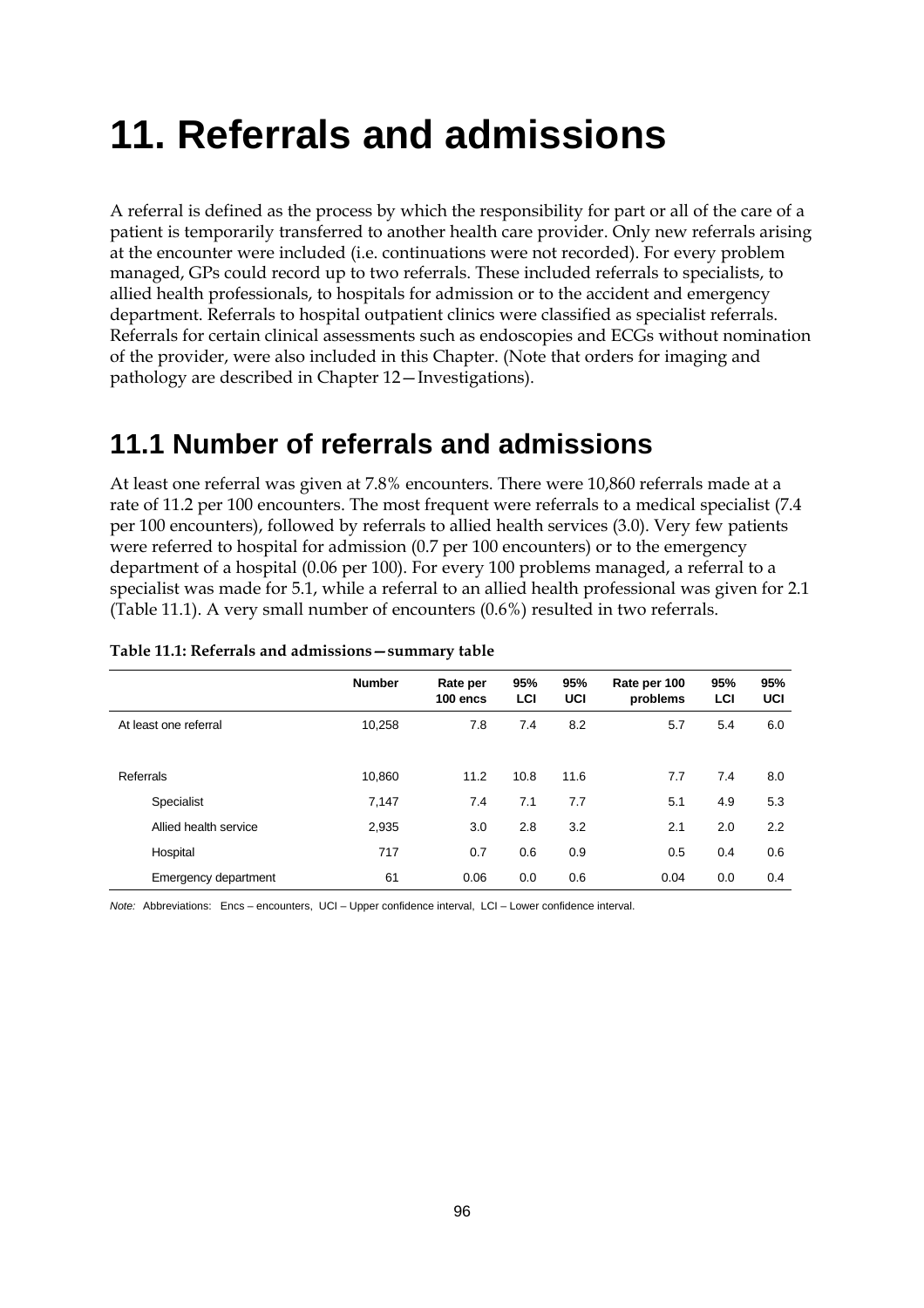## 11.2 Age-sex specific rates of referrals

Relative rates of referrals to both medical specialists (Figure 11.1) and allied health services (Figure 11.2) increased with age. The rate of new referrals to specialists showed a slight decline in women over 65 year old patients, but this could reflect the fact that many women of this age have already been referred to specialists appropriate to their needs. The referral rate was slightly higher for males than for females in these older age groups. Referral rates to allied health services did not show any consistent trend. Males aged 25-64 years, and females aged 75 years or more, had the highest rate of referral to allied health services.

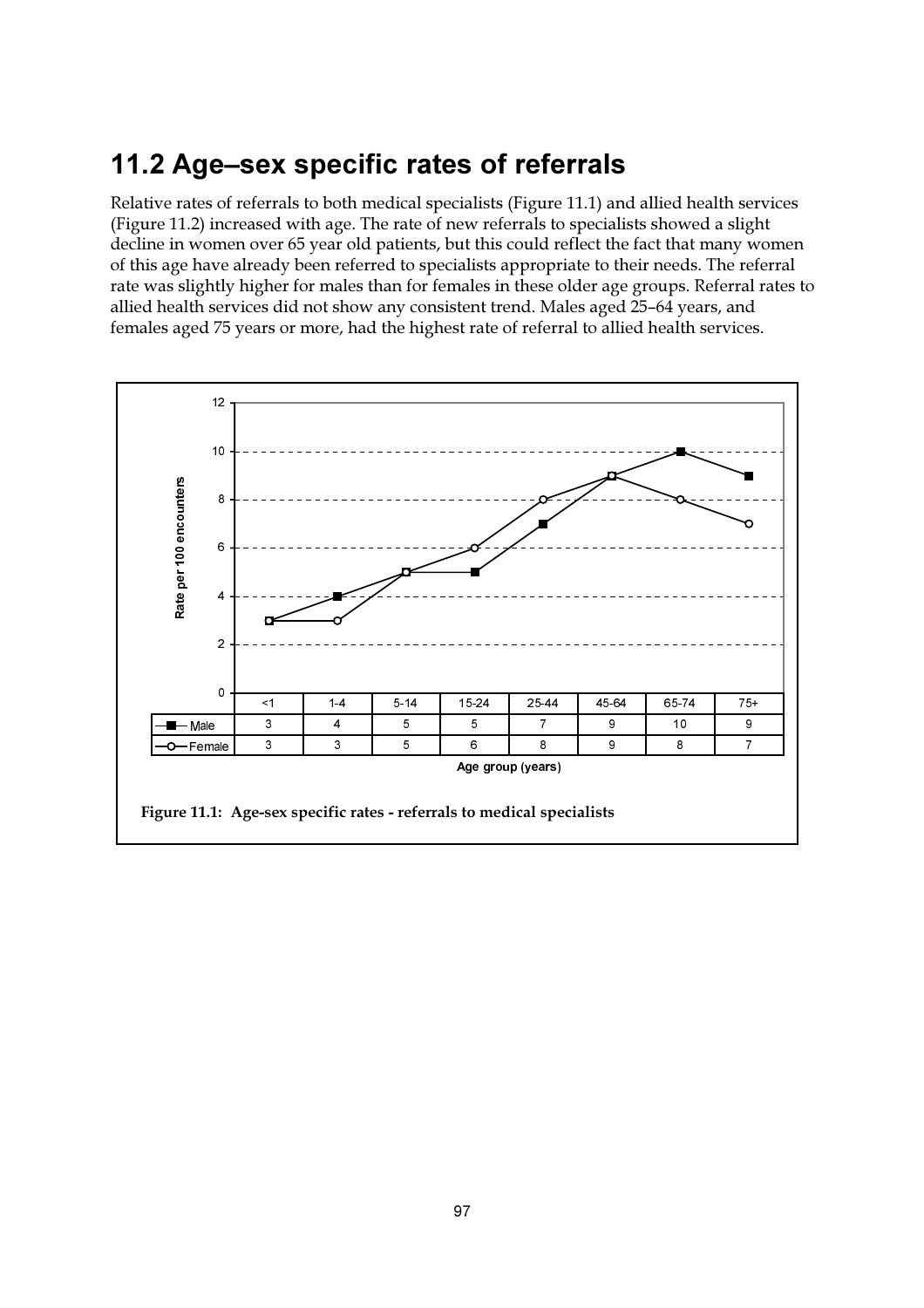

### **11.3 Most frequent referrals**

Of the 10,860 referrals, 93% (n=10,082) were referrals to specialists or allied health services. The top ten provider types in each category accounted for 69.5% of all referrals to medical specialists and 59.8% of those to allied health services respectively (Table 11.2—Note that this table does not show referrals where the GP did not specify the type of provider—e.g. referral to specialist).

The most frequent referrals made to specialist medical practitioners were to surgeons (11.2% of all referrals to medical specialists), ophthalmologists (9.8%), orthopaedic surgeons (8.1%) and gynaecologists (7.5%).

The majority of referrals to allied health services were to physiotherapists, and these accounted for 30.7% of all referrals of this type, and 8.3% of all referrals. Referrals to podiatrists and chiropodists (1.4% of all referrals), dentists (1.3%) and psychologists (1.3%) followed (Table 11.2).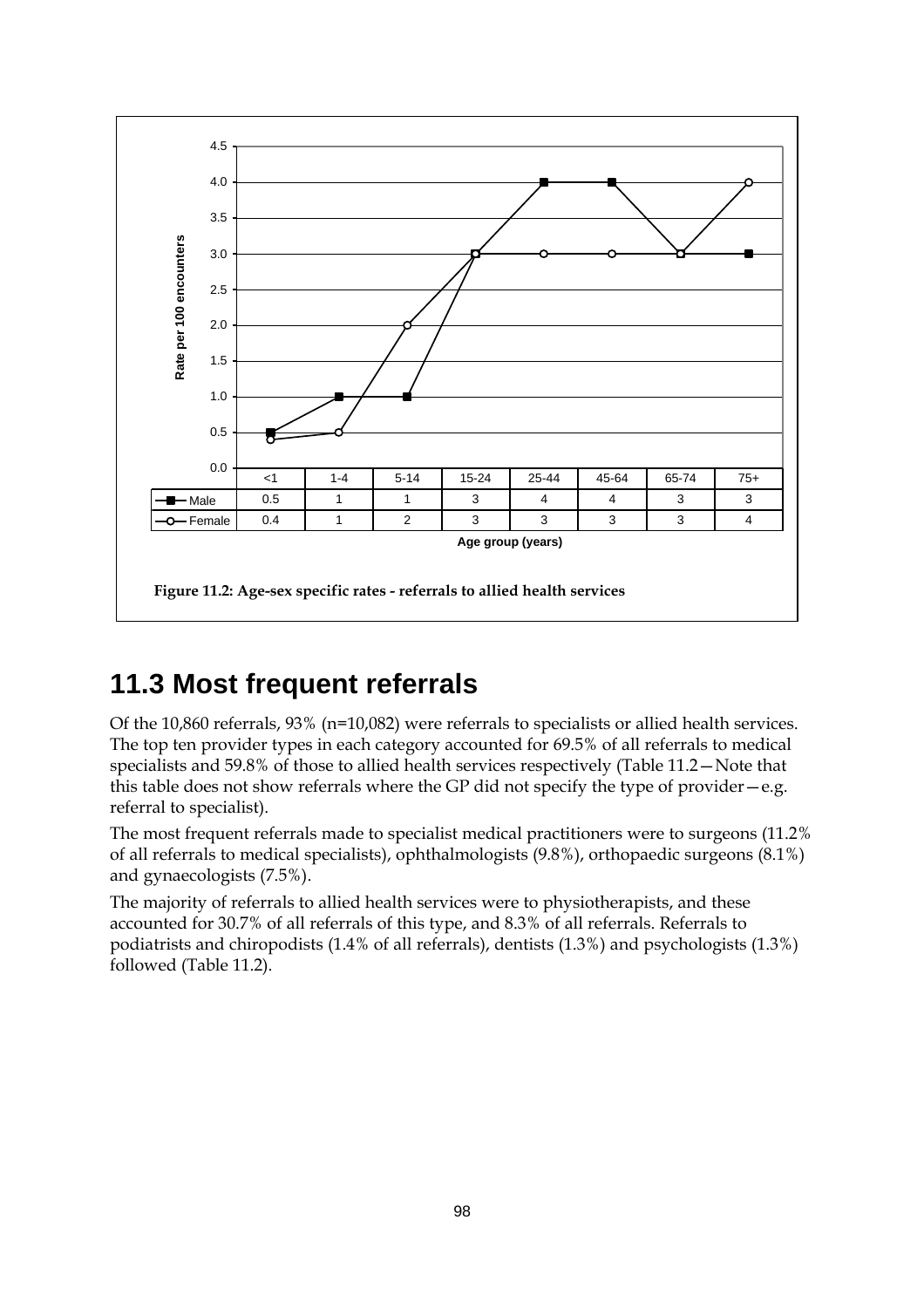| Professional to whom patient<br>referred        | <b>Number</b> | % of all<br>referrals | % of referral<br>group | Rate per<br>100 encs<br>$(N=96,901)$ | 95%<br>LCI           | 95%<br>UCI           |
|-------------------------------------------------|---------------|-----------------------|------------------------|--------------------------------------|----------------------|----------------------|
| <b>Medical specialist</b>                       | 7,147         | 70.8                  | 100.0                  | 7.4                                  | 7.1                  | 7.7                  |
| Surgeon                                         | 804           | 7.4                   | 11.2                   | 0.8                                  | 0.7                  | 0.9                  |
| Ophthalmologist                                 | 701           | 6.5                   | 9.8                    | 0.7                                  | 0.6                  | 0.8                  |
| Orthopaedic surgeon                             | 582           | 5.4                   | 8.1                    | 0.6                                  | 0.5                  | 0.7                  |
| Gynaecologist                                   | 539           | 5.0                   | 7.5                    | 0.6                                  | $0.4\,$              | 0.7                  |
| Ear, nose and throat specialist                 | 514           | 4.7                   | 7.2                    | 0.5                                  | $0.4\,$              | 0.7                  |
| Dermatologist                                   | 504           | 4.6                   | 7.1                    | 0.5                                  | 0.4                  | 0.7                  |
| Gastroenterologist                              | 396           | 3.7                   | 5.5                    | 0.4                                  | 0.3                  | 0.6                  |
| Cardiologist                                    | 355           | 3.3                   | 5.0                    | 0.4                                  | 0.2                  | 0.5                  |
| Urologist                                       | 305           | 2.8                   | 4.3                    | 0.3                                  | $0.2\,$              | 0.5                  |
| Psychiatrist                                    | 270           | 2.5                   | 3.8                    | 0.3                                  | 0.1                  | 0.4                  |
| Subtotal: top 10 specialist referrals           | 4,970         | 49.3                  | 69.5                   | $\ddot{\phantom{0}}$                 | $\ddot{\phantom{0}}$ | $\ddot{\phantom{0}}$ |
| Allied health professional                      | 2,935         | 29.1                  | 100.0                  | 3.0                                  | 2.8                  | 3.2                  |
| Physiotherapy                                   | 902           | 8.3                   | 30.7                   | 0.9                                  | 0.8                  | 1.1                  |
| Podiatrist/chiropodist                          | 147           | 1.4                   | 5.0                    | 0.2                                  | $0.0\,$              | 0.4                  |
| Dentist                                         | 142           | 1.3                   | 4.8                    | 0.2                                  | 0.0                  | 0.4                  |
| Psychologist                                    | 141           | 1.3                   | 4.8                    | 0.2                                  | $0.0\,$              | 0.4                  |
| Dietician/nutrition                             | 114           | 1.1                   | 3.9                    | 0.1                                  | $0.0\,$              | 0.4                  |
| Acoustic testing                                | 111           | 1.0                   | 3.8                    | 0.1                                  | $0.0\,$              | 0.5                  |
| Drug & alcohol                                  | 70            | 0.7                   | 2.4                    | 0.1                                  | $0.0\,$              | 0.5                  |
| Counsellor                                      | 50            | 0.5                   | 1.7                    | 0.1                                  | $0.0\,$              | 0.5                  |
| Optometrist                                     | 44            | 0.4                   | 1.5                    | 0.1                                  | 0.0                  | 0.4                  |
| Aged care assessment                            | 34            | 0.3                   | 1.2                    | $0.0\,$                              | $0.0\,$              | 0.5                  |
| Subtotal : top 10 allied health<br>services     | 1,755         | 17.4                  | 59.8                   | . .                                  | $\ddot{\phantom{0}}$ | $\ddot{\phantom{0}}$ |
| Total specialist and allied health<br>referrals | 10,082        | 100.0                 | $\sim$                 | . .                                  | $\ddot{\phantom{1}}$ | . .                  |

**Table 11.2: Most frequent referrals to specialists and allied health professionals**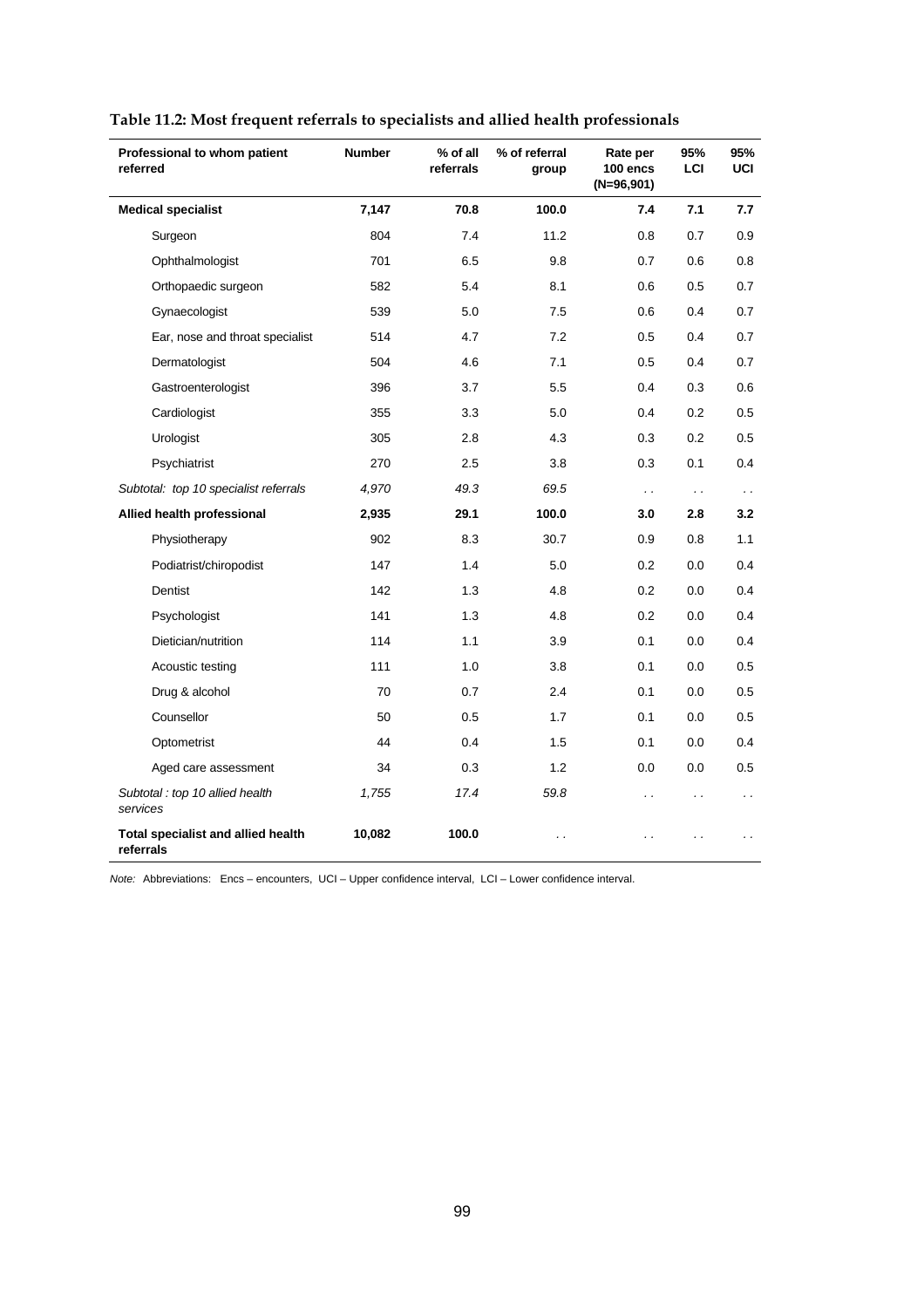# **11.4 Problems that were referred**

A referral to a specialist was provided for a total of 7,084 problems managed. The 30 problems most commonly associated with a referral to a specialist accounted for a third of all problems associated with specialist referrals. The problems most frequently being managed with these referrals were malignant neoplasms of the skin (2.6% of problems managed), depression (2.4%), oesophageal disease (1.7%), pregnancy (1.7%) and diabetes (1.6%) (Table 11.3).

Referrals to allied health services were fewer in number (n=2,935), possibly because formal referrals to such services are not always required. There were 2,894 problems associated with a referral to an allied health professional or service. Table 11.4 shows the 30 most frequent problems associated with allied health referrals and these accounted for more than half of all problems referred to allied health services.

Back complaints were most frequently referred to allied health services (7.6% of problems managed), followed by sprains and strains (5.9%). Musculoskeletal injuries (2.4%), osteoarthritis and shoulder syndromes also featured in the top 30 problems managed. These problems are those that would be likely to be referred to physiotherapists. It is interesting to note that depression, one of the most common problems managed by GPs, was referred relatively frequently to both allied health professionals (4.0%) and medical specialists (2.4%).

Of the 717 referrals to hospital, the associated problems under management were often acute in nature. These included fractures (3.7% of problems managed), pneumonia (3.0%), appendicitis (2.8%) and asthma (2.5%). Acute cardiovascular problems such as heart failure, chest pain and strokes were also referred to hospital. Referrals to psychiatric units/hospitals were also included in this category and these would appear to be largely accounted for by depression (3.0%) (Table 11.5).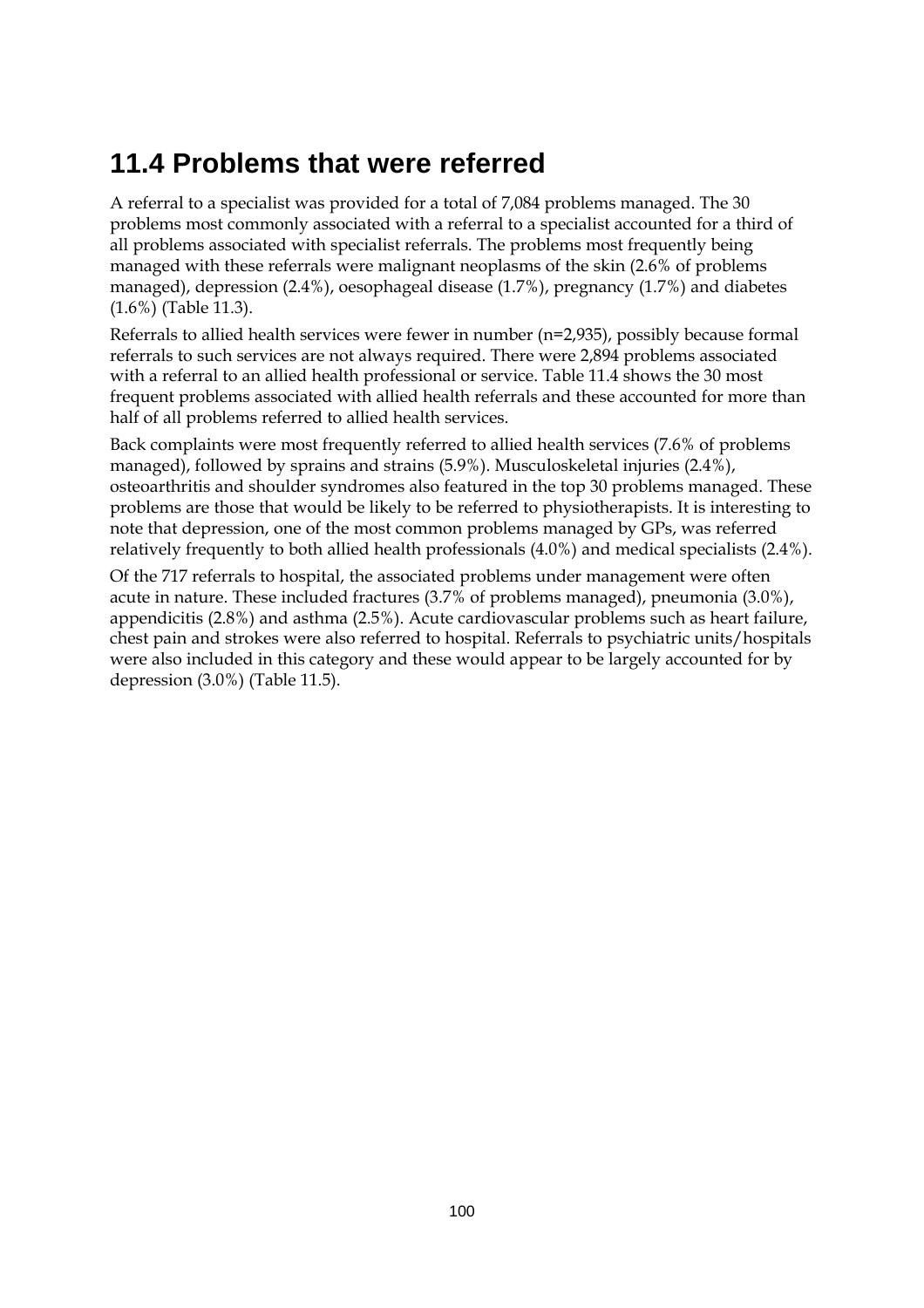| Problem managed                                      | <b>Number</b> | % of<br>problems | Rate per 100<br>encs | 95%<br>LCI   | 95%<br>UCI |
|------------------------------------------------------|---------------|------------------|----------------------|--------------|------------|
| Malignant neoplasm skin                              | 182           | managed<br>2.6   | $(N=96,901)$<br>0.2  | 0.0          | 0.4        |
|                                                      | 167           | 2.4              | 0.2                  | 0.0          | 0.4        |
| Depression*<br>Oesophageal disease                   | 123           | 1.7              | 0.1                  | 0.0          | 0.4        |
|                                                      | 123           | 1.7              | 0.1                  | 0.0          |            |
| Pregnancy*<br>Diabetes*                              | 111           | 1.6              | 0.1                  | 0.0          | 0.4        |
| Osteoarthritis*                                      | 106           | 1.5              | 0.1                  | 0.0          | 0.3<br>0.3 |
| Menstrual problems*                                  | 92            | 1.3              | 0.1                  | 0.0          | 0.4        |
| Cataract                                             | 92            | 1.3              | 0.1                  | 0.0          | 0.4        |
| Back complaint*                                      | 87            | 1.2              | 0.1                  | 0.0          | 0.3        |
| Abdominal pain*                                      | 79            | 1.1              | 0.1                  | 0.0          | 0.4        |
| Skin complaint                                       | 78            | 1.1              | 0.1                  | 0.0          | 0.4        |
| Abnormal test results*                               | 71            | 1.0              | 0.1                  | 0.0          | 0.4        |
| Naevus/mole                                          | 70            | 1.0              | 0.1                  | 0.0          | 0.4        |
| Haemorrhoids                                         | 70            | 1.0              | 0.1                  | 0.0          | 0.4        |
| Eye/adnexa disease, other                            | 66            | 0.9              | 0.1                  | 0.0          | 0.4        |
| Solar keratosis/sunburn                              | 66            | 0.9              | 0.1                  | 0.0          | 0.4        |
| Visual disturbance, other                            | 64            | 0.9              | 0.1                  | 0.0          | 0.3        |
| Acute internal damage knee                           | 63            | 0.9              | 0.1                  | 0.0          | 0.4        |
| Cardiovascular disease                               | 63            | 0.9              | 0.1                  | 0.0          | 0.4        |
| Ischaemic heart disease without angina               | 63            | 0.9              | 0.1                  | 0.0          | 0.4        |
| Inguinal hernia                                      | 61            | 0.9              | 0.1                  | 0.0          | 0.3        |
| Fracture*                                            | 60            | 0.9              | 0.1                  | 0.0          | 0.4        |
| Carpal tunnel syndrome                               | 60            | 0.8              | 0.1                  | 0.0          | 0.4        |
| Contact dermatitis                                   | 58            | 0.8              | 0.1                  | 0.0          | 0.3        |
| Bursitis/tendonitis/synovitis NOS                    | 57            | 0.8              | 0.1                  | 0.0          | 0.4        |
| Refractive error                                     | 53            | 0.8              | 0.1                  | 0.0          | 0.4        |
| Musculoskeletal disease                              | 51            | 0.7              | 0.1                  | 0.0          | 0.4        |
| Pre/post natal check-up*                             | 51            | 0.7              | 0.1                  | 0.0          | 0.4        |
| Cholecystitis, cholelithiasis                        | 51            | 0.7              | 0.1                  | 0.0          | 0.4        |
| Hypertension*                                        | 50            | 0.7              | 0.1                  | 0.0          | 0.4        |
| Subtotal: top 30 problems referred to specialistl    | 2,388         | 33.7             | $\ddot{\phantom{0}}$ | $\epsilon$ . | $\sim$     |
| Total problems managed with a specialist<br>referral | 7,084         | 100.0            | 7.3                  | 7.0          | 7.6        |

**Table 11.3: Top 30 problems associated with a specialist referral**

Includes multiple ICPC-2 or ICPC-2 PLUS codes (see Appendix V).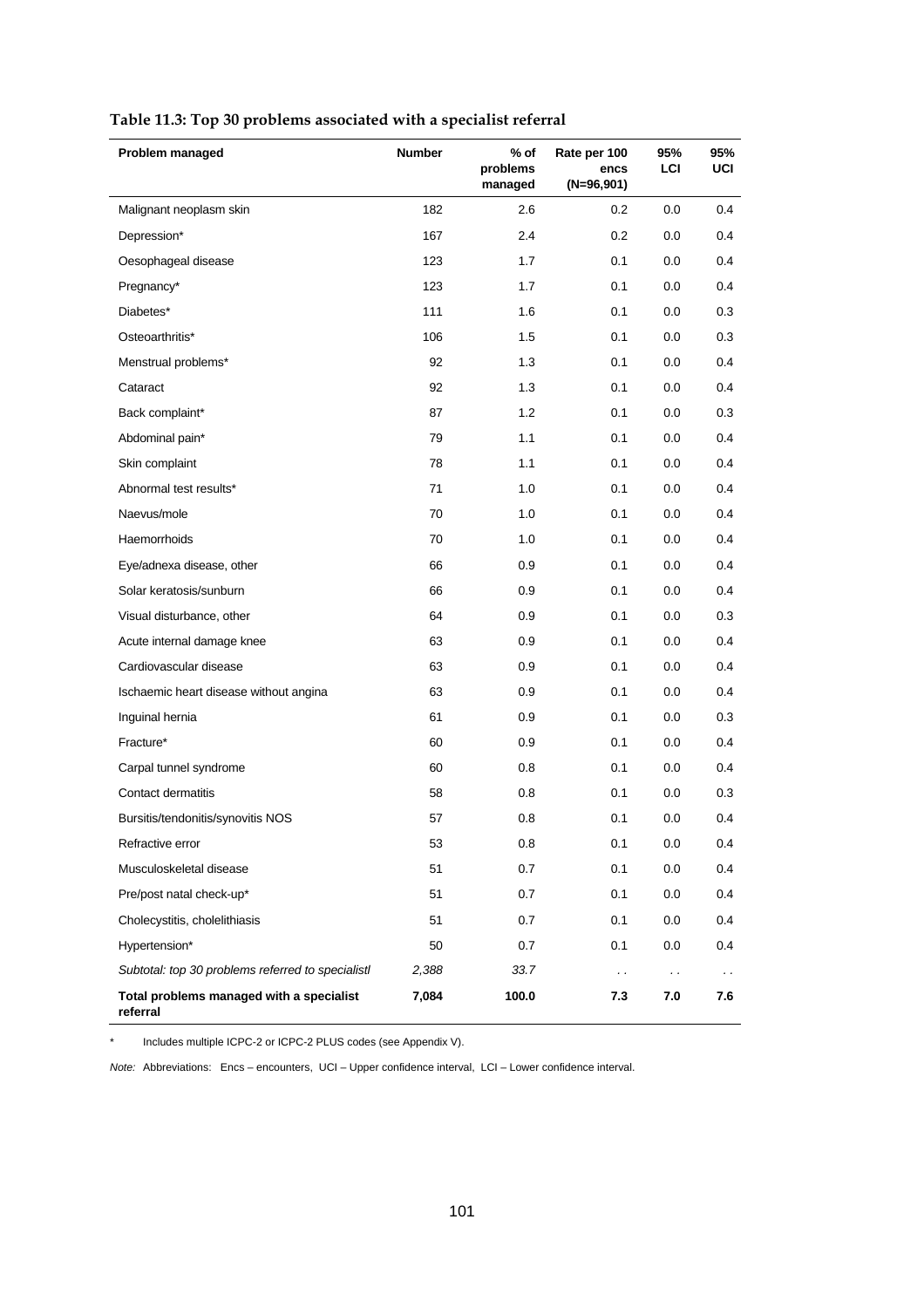| Problem managed                                                 | <b>Number</b> | % of<br>problems | Rate per 100<br>encs | 95%<br>LCI | 95%<br>UCI |
|-----------------------------------------------------------------|---------------|------------------|----------------------|------------|------------|
|                                                                 |               | managed          | $(N=96,901)$         |            |            |
| Back complaint*                                                 | 219           | 7.6              | 0.2                  | 0.0        | 0.4        |
| Sprain/strain*                                                  | 171           | 5.9              | 0.2                  | 0.0        | 0.4        |
| Depression*                                                     | 116           | 4.0              | 0.1                  | 0.0        | 0.4        |
| Teeth/gum disease                                               | 73            | 2.5              | 0.1                  | 0.0        | 0.4        |
| Injury musculoskeletal                                          | 69            | 2.4              | 0.1                  | 0.0        | 0.4        |
| Osteoarthritis*                                                 | 68            | 2.3              | 0.1                  | 0.0        | 0.3        |
| Pain, chest NOS                                                 | 64            | 2.2              | 0.1                  | 0.0        | 0.5        |
| Diabetes*                                                       | 62            | 2.1              | 0.1                  | 0.0        | 0.4        |
| Drug abuse                                                      | 52            | 1.8              | 0.1                  | 0.0        | 0.5        |
| Anxiety*                                                        | 52            | 1.8              | 0.1                  | 0.0        | 0.4        |
| Shoulder syndrome                                               | 51            | 1.8              | 0.1                  | 0.0        | 0.4        |
| Bursitis/tendonitis/synovitis NOS                               | 47            | 1.6              | 0.1                  | 0.0        | 0.3        |
| Neck syndrome                                                   | 44            | 1.5              | 0.1                  | 0.0        | 0.4        |
| Musculoskeletal disease                                         | 44            | 1.5              | 0.1                  | $0.0\,$    | 0.5        |
| Fracture*                                                       | 44            | 1.5              | 0.1                  | 0.0        | 0.8        |
| Neck complaint                                                  | 40            | 1.4              | 0.0                  | $0.0\,$    | 0.5        |
| Hearing complaint                                               | 39            | 1.3              | 0.0                  | 0.0        | 0.5        |
| Obesity (BMI>30)                                                | 38            | 1.3              | 0.0                  | 0.0        | 0.5        |
| Hypertension*                                                   | 38            | 1.3              | 0.0                  | 0.0        | 0.4        |
| Injury skin                                                     | 37            | 1.3              | 0.0                  | 0.0        | 0.4        |
| Acute stress reaction                                           | 35            | 1.2              | 0.0                  | 0.0        | 0.5        |
| Teeth/gum complaint                                             | 32            | 1.1              | 0.0                  | 0.0        | 0.5        |
| Sleep disturbance                                               | 28            | 1.0              | 0.0                  | $0.0\,$    | 0.5        |
| Ischaemic heart disease with angina                             | 28            | 1.0              | 0.0                  | 0.0        | 0.4        |
| Deafness                                                        | 27            | 0.9              | 0.0                  | 0.0        | 0.6        |
| General check-up*                                               | 25            | 0.9              | 0.0                  | 0.0        | 0.5        |
| Acute internal damage knee                                      | 24            | 0.8              | 0.0                  | 0.0        | 0.5        |
| Dementia (incl senile, Alzheimer)                               | 24            | 0.8              | 0.0                  | 0.0        | 0.5        |
| Muscle pain                                                     | 23            | 0.8              | 0.0                  | 0.0        | 0.5        |
| Back syndrome without radiating pain                            | 23            | 0.8              | 0.0                  | 0.0        | 0.5        |
| Subtotal: top 30 problems referred to allied<br>health services | 1,636         | 56.5             | $\epsilon$ .         | $\sim$     | $\sim$     |
| <b>Total problems</b>                                           | 2,894         | 100.0            | 3.0                  | 2.8        | 3.2        |

#### **Table 11.4: Top 30 problems associated with a referral to allied health services**

Includes multiple ICPC-2 or ICPC-2 PLUS codes (see Appendix V)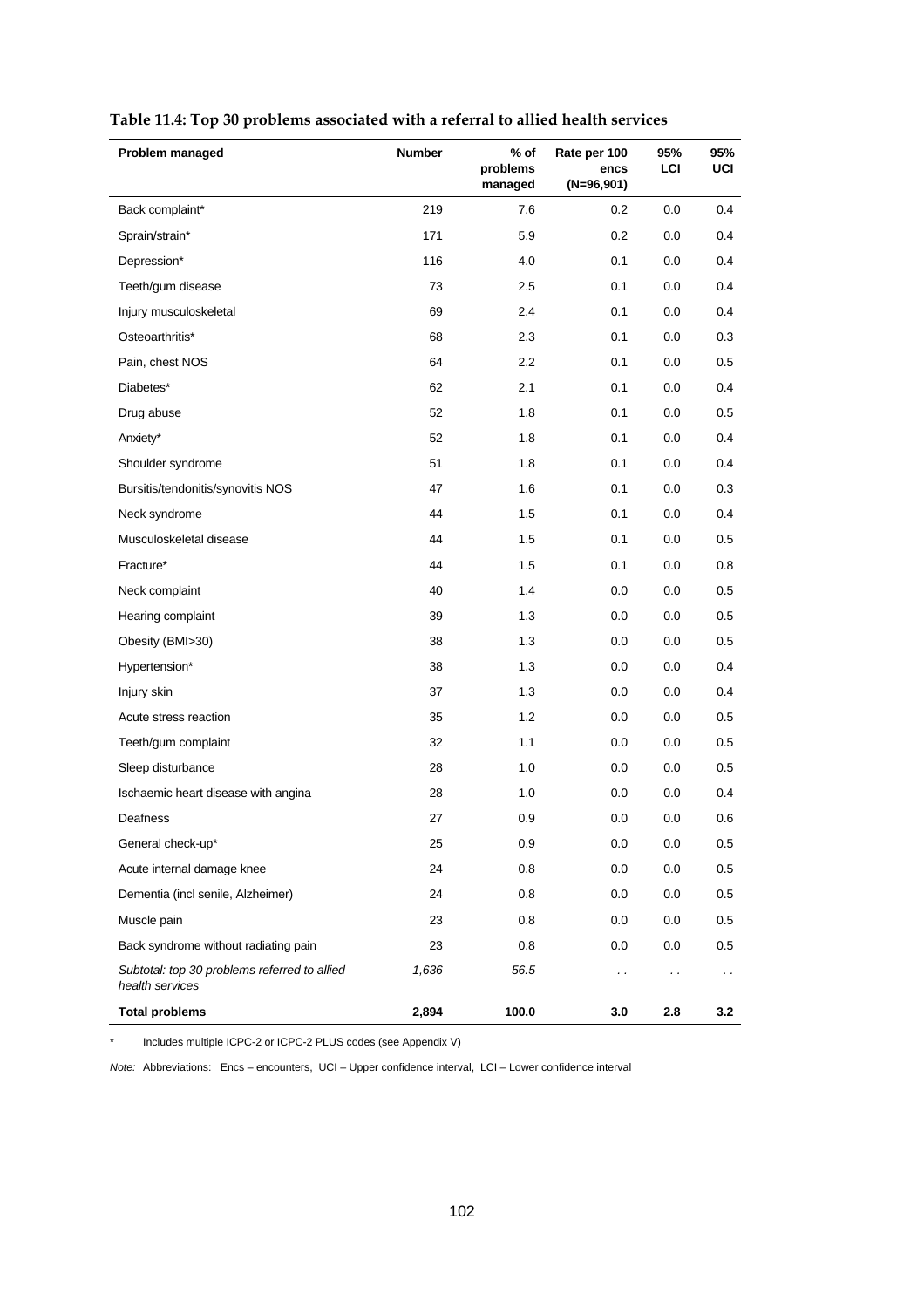| Problem managed                               | <b>Number</b>  | % of<br>problems | Rate per 100<br>encs | 95%<br>LCI | 95%<br>UCI   |
|-----------------------------------------------|----------------|------------------|----------------------|------------|--------------|
|                                               |                | managed          | $(N=96,901)$         |            |              |
| Fracture*                                     | 26             | 3.7              | 0.03                 | 0.0        | $0.5\,$      |
| Depression*                                   | 22             | 3.0              | 0.02                 | 0.0        | 0.6          |
| Pneumonia                                     | 22             | 3.0              | 0.02                 | 0.0        | 0.5          |
| Appendicitis                                  | 20             | 2.8              | 0.02                 | 0.0        | 0.5          |
| Asthma                                        | 18             | 2.5              | 0.02                 | 0.0        | 0.6          |
| Heart failure                                 | 14             | 1.9              | 0.01                 | 0.0        | 0.6          |
| Hypertension*                                 | 14             | 1.9              | 0.01                 | 0.0        | 1.1          |
| Diabetes*                                     | 13             | 1.9              | 0.01                 | $0.0\,$    | 1.0          |
| Pain, chest NOS                               | 12             | 1.7              | 0.01                 | 0.0        | 0.7          |
| Abdominal pain*                               | 12             | 1.7              | 0.01                 | 0.0        | 0.7          |
| Pregnancy*                                    | 12             | 1.7              | 0.01                 | $0.0\,$    | 0.6          |
| Stroke/cerebrovascular accident               | 10             | 1.4              | 0.01                 | 0.0        | 1.2          |
| Pre/post natal check-up*                      | 10             | 1.4              | 0.01                 | 0.0        | 0.9          |
| UTI*                                          | 9              | 1.3              | 0.01                 | 0.0        | 0.7          |
| Malignant neoplasm skin                       | 9              | 1.2              | 0.01                 | $0.0\,$    | 0.8          |
| Tonsillitis*                                  | 9              | 1.2              | 0.01                 | 0.0        | 0.8          |
| Acute myocardial infarction                   | 8              | 1.2              | 0.01                 | 0.0        | 0.7          |
| Disease digestive system, other               | 8              | 1.1              | 0.01                 | $0.0\,$    | 0.7          |
| Viral disease                                 | 8              | 1.1              | 0.01                 | 0.0        | 0.8          |
| Concussion                                    | 8              | 1.1              | 0.01                 | 0.0        | 5.2          |
| Ischaemic heart disease without angina        | 8              | 1.1              | 0.01                 | 0.0        | 0.8          |
| Acute bronchitis/bronchiolitis                | 8              | 1.1              | 0.01                 | 0.0        | 0.7          |
| Diverticular disease                          | 8              | 1.1              | 0.01                 | 0.0        | 0.9          |
| Malignant neoplasm bronchus, lung             | 7              | 1.0              | 0.01                 | $0.0\,$    | 1.0          |
| Complication of treatment                     | 7              | 1.0              | 0.01                 | 0.0        | 0.9          |
| Phlebitis and thrombophlebitis                | $\overline{7}$ | 1.0              | 0.01                 | 0.0        | 0.7          |
| Cholecystitis, cholelithiasis                 | $\overline{7}$ | 1.0              | 0.01                 | 0.0        | 0.9          |
| Genital disease (female)                      | 7              | 0.9              | 0.01                 | 0.0        | 1.1          |
| Foreign body in eye                           | 7              | 0.9              | 0.01                 | 0.0        | 1.7          |
| Skin infection                                | 6              | 0.9              | 0.01                 | 0.0        | 0.8          |
| Subtotal: top 30 problems referred to hopital | 335            | 46.8             | $\ddot{\phantom{0}}$ | $\sim$     | $\epsilon$ . |
| <b>Total problems</b>                         | 717            | 100.0            | 0.7                  | 0.6        | 0.9          |

#### **Table 11.5: Top 30 problems associated with a referral to hospital**

\* Includes multiple ICPC-2 or ICPC-2 PLUS codes (see AppendixV).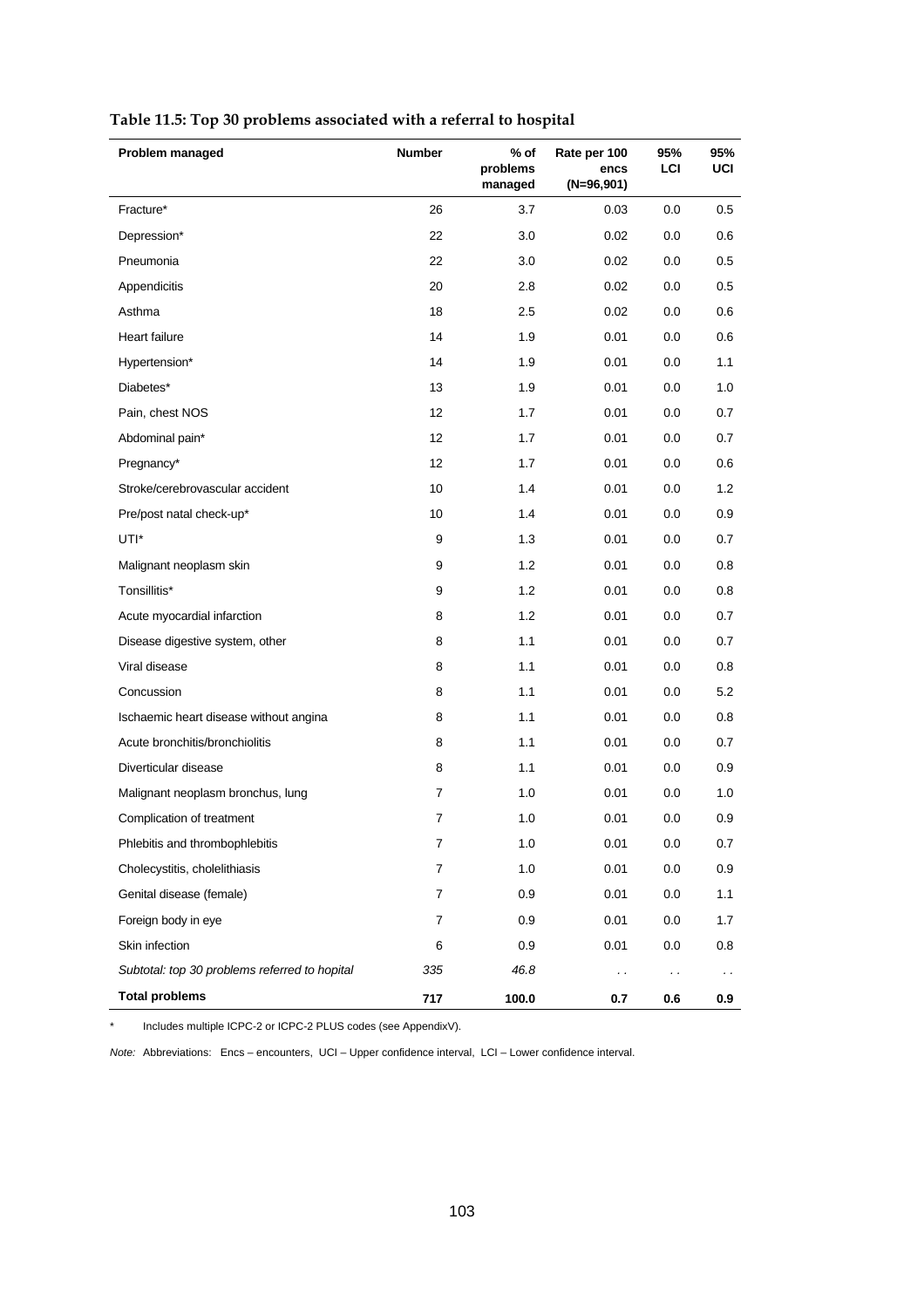## **11.5 The inter-relationship of referrals with other variables**

### **11.5.1 Example 1: Referrals to a psychiatrist**

Referrals can be directly linked (solid lines in Figures 11.3 and 11.4) to all other encounter variables apart from RFEs (shown as dotted lines). There were 295 referrals to psychiatrists, including hospital clinics and psychiatric wards, and these constituted 2.5% of all referrals. The proportions of males and females referred to psychiatrists exactly matched the overall distribution, with 58% female. Patients aged 25–44 years were over-represented in this subgroup (49.9% compared with approximately 25% in the total dataset); those aged 15–24 years were under-represented (15.5%).

#### *Reasons for encounter*

Patients receiving a referral to a psychiatrist presented to the GP with a range of psychological RFEs including depression (37.2 per 100 encounters at which there was a psychiatry referral), and anxiety (9.7). The patient actually requested a referral at 12.8 per 100 of these encounters, and a prescription was requested at 2.7 per 100 of these encounters. Acute stress (4.9), sleep disturbances (2.7), and suicidal ideation or attempts (2.6) were also described in the top ten RFEs.

#### *Problems managed*

Depression (55.7 per 100 problems referred to a psychiatrist) and anxiety (9.3) were the labels most frequently used by GPs to describe the problem being managed, while psychotic disorders were also diagnosed. Hyperkinetic disorder (mostly accounted for by the relatively new diagnosis of attention deficit hyperactivity disorder) was relatively frequent, (3.3 per 100 problems referred to a psychiatrist), while stress disorders and drug abuse also appeared.

#### *Prescriptions and other treatments*

Overall, the management of problems that were referred to a psychiatrist differed from those seen across all problems. Prescription rates for these problems were notably less (49.5 per 100 problems) than those provided for all problems (64.4), while non-pharmacological treatments were used more frequently (36.6 per 100 problems) than those in the total dataset (29.7).

Concurrent drug prescriptions were most frequently for anti-depressants (30.8 per 100 problems referred to a psychiatrist). Anti-psychotic drugs (phenothiazines—6.6 per 100 problems), anti-anxiolytics (5.2) and sedative hypnotics (2.3) were also prescribed. GPs also provided psychological or problem-related counselling (27.5 per 100 problems associated with a psychiatry referral), and advice about relaxation (1.6) and of a general nature (1.5).

#### *Other referrals, tests and investigations*

Only a few other referrals ( $n=6$ ) and pathology orders ( $n=22$ ) were recorded for problems where a referral to a psychiatrist was made. The pathology ordering rate was half (7.5) that seen in the total dataset (17.0). This can be explained by the nature of problems presented at these encounters.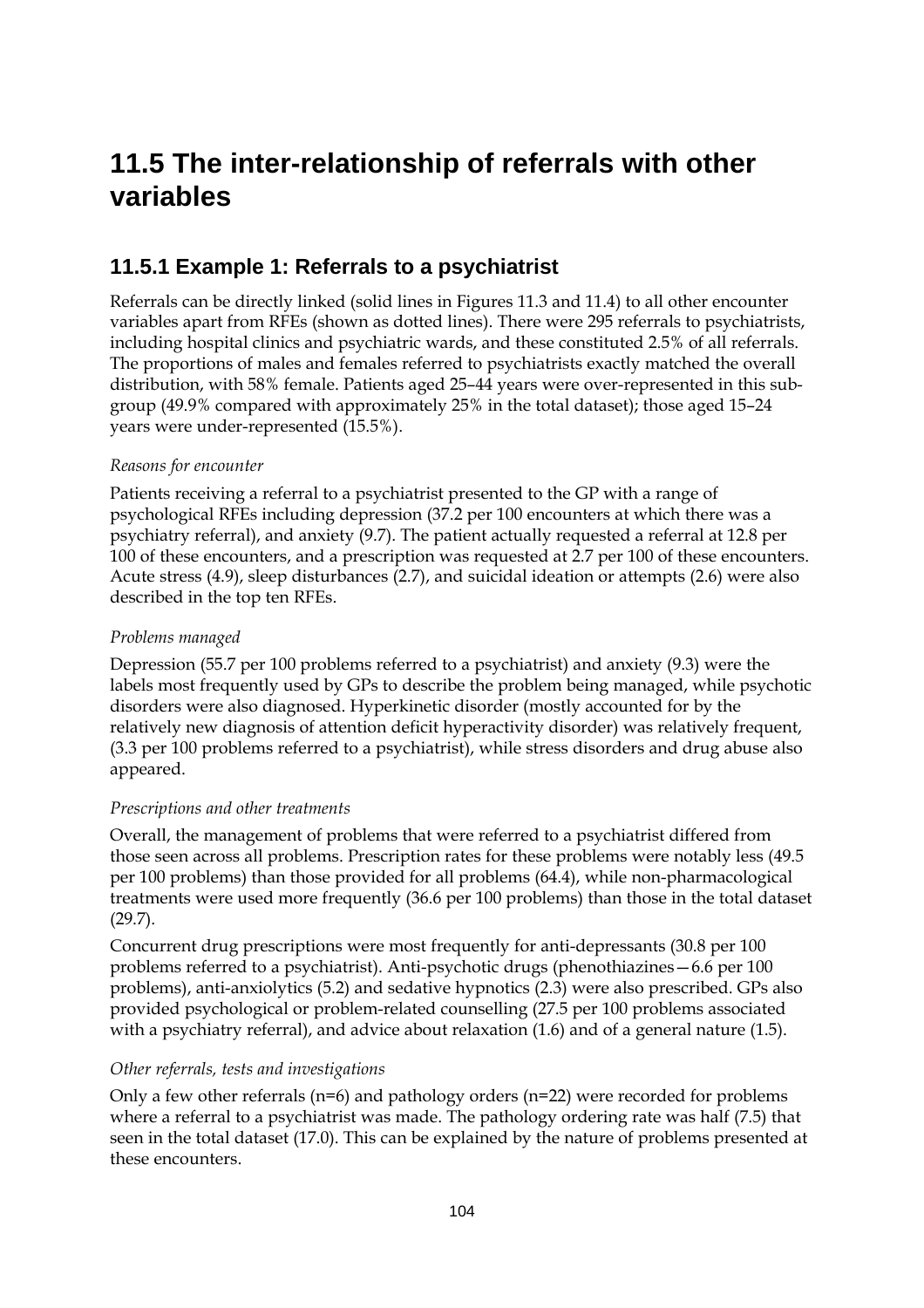

\* Indicates multiple ICPC-2 and ICPC-2 PLUS codes (see Appendix V)

(a) Results are presented as rates per 100 encounters at which this referral was given (N=295).

(b) Results are presented as rates per 100 problems at which this referral was given (N=295).

(c) All instances of referral to psychiatrist as a proportion of all referrals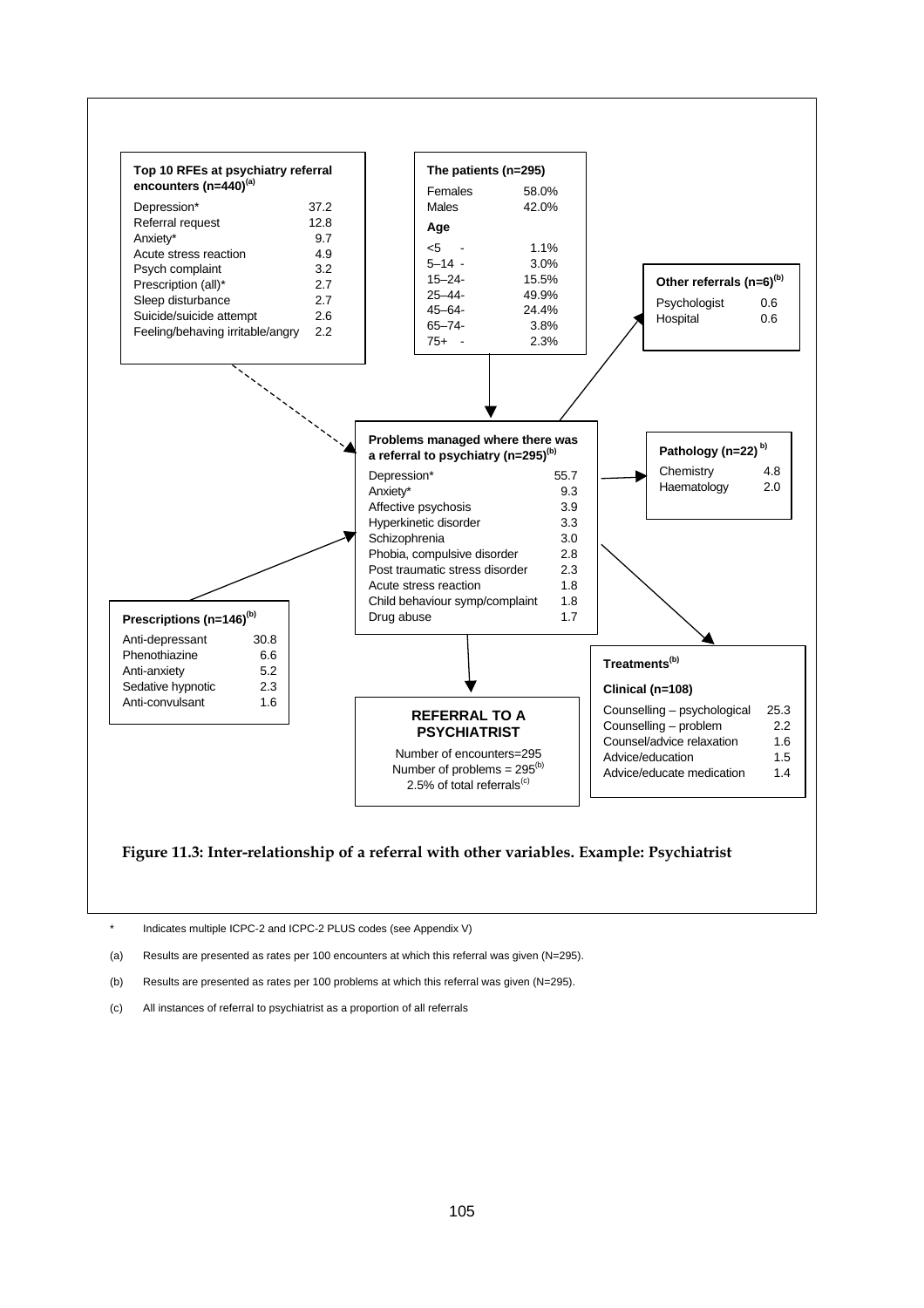### **11.5.2 Example 2: Referrals to a physiotherapist**

There were 902 problems (at 894 encounters) for which a referral to a physiotherapist was made, accounting for 8.3% of total referrals and occurring at a rate of 0.9 per 100 encounters. Of the 894 patients referred to a physiotherapist, 54.6% were female. Young adults were over-represented in this sub-group, representing 37.1% of patients referred to a physiotherapist, compared with 25% in the overall sample. The elderly were slightly less likely to receive a referral to a physiotherapist, with 21% of these patients aged 65 and over, compared with 24% in the overall sample.

#### *Reasons for encounter*

Not surprisingly, the majority of patient RFEs were musculoskeletal in nature, with undifferentiated back (25 per 100 problems referred to a physiotherapist), neck (10.7), shoulder (10.4), and knee complaints accounting for 34% of all RFEs associated with a physiotherapy referral.

#### *Problems managed*

The diagnoses, or problem labels assigned by GPs where a physiotherapy referral was provided were most commonly for back complaints (18.1 per 100 problems referred to a physiotherapist), sprain/strain (17.6) and musculoskeletal injuries (6.1). Overall the rate of problems managed for this group was notably less (100.9) than that recorded across the total dataset (145.3).

#### *Prescriptions and other treatments*

While prescribing rates for problems with a physiotherapy referral were similar to those seen across the entire dataset, less non-pharmacological treatments were provided for these problems. Advice and counselling were more common than procedural treatments in the management of these referred problems. However, some GPs administered some physical medicine (3.7 per 100 problems referred to a physiotherapist), dressed the injury (1.4) or repaired a suture or cast (1.2). Advice about the treatment (5.4) including advice to exercise (3.4) was also given.

More than a quarter (29.6%) of these referred problems were also managed with a prescription for NSAIDS while compound (11.9) and simple analgesics (9.5) were also prescribed relatively often.

#### *Other referrals, tests and investigations*

There were few concurrent referrals, with those made to orthopaedic surgeons (1.2 per 100) and hydrotherapy (0.4) the most frequent. As expected, the high frequency of musculoskeletal problems associated with a physiotherapy referral generated a high rate of imaging orders (16.3 compared to 4.9 in the total dataset), and low rates of pathology orders.